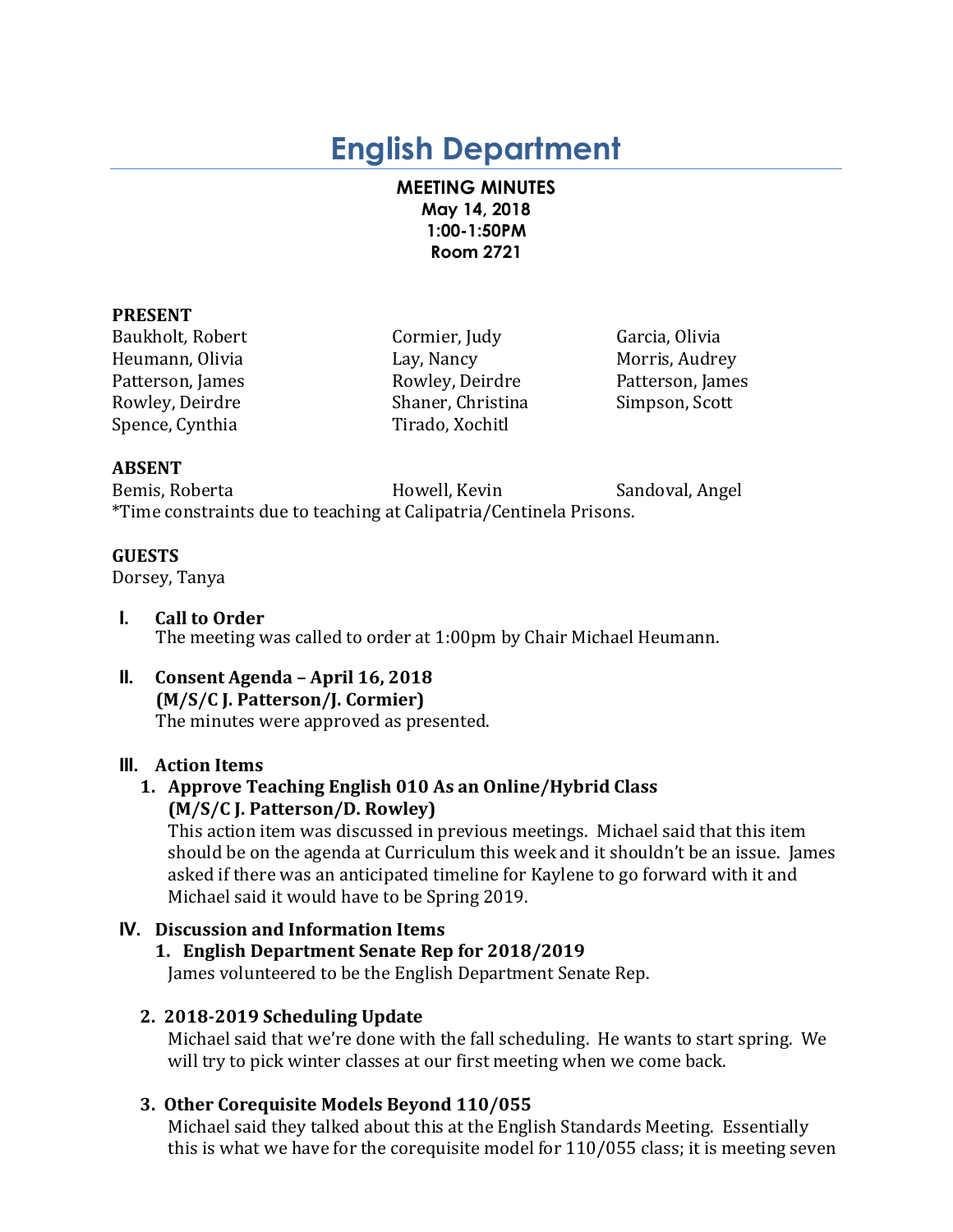hours a week. Four are for the 110 and three for the 055 class. There's discussion saying that that's too many hours in the classroom for students and that maybe there's a better way to do it. A couple of different ways of teaching this class with the 055 component were mentioned. Cynthia mentioned that our model is the way most other colleges are doing it. Michael said that hopefully we'll be able to get a full report in the fall on how the class goes. He also said that hopefully someone else besides Cynthia will want to teach it in the spring. Michael said that if anyone is interested in doing so they can and if we need to add more sections, we can. James asked if Cynthia has the two year right of first refusal and Michael said she did. Cynthia then mentioned that she didn't want it. She said the more professors we have teaching it the more feedback and other research we have, makes it more meaningful. Cynthia explained a little how this class will be taught.

More discussion was held about it being a once a week class, twice a week class and maybe even a class that meets three times a week.

#### 4. **Rubric for 110 SLO Assessment**

At the English Standards last time Michael said that they talked about rubrics for SLO Assessment and obviously rubrics for 008 and 009 are connected to the Common Final. Michael said that it would be nice if we had a little more common understanding of what our expectations are of  $110$ . He explained a little of what the SLO's meant. SLO's were changed so that they are much broader now.

Judy suggested a change to an SLO. Christina suggested simplifying the language about transition in the first one. James said he just wanted to ask the same question he asked last year. Did the English Standards Committee come up with clarification of what they mean by college level essay? How are they defining an essay as a college level essay? Did they discuss this? He reiterated that he asked this question last year. Michael said that he's not sure that they have but he will. James said that comments have been made in their meetings that the student is getting his or her point across and is that acceptable or not? He thinks that's part of the statement, the students getting their point across but there's an incredible amount, array of problems in the essay, that's probably not a college level essay. Michael said that certainly in 009 he expects more than just the basic high school essay. He expects them to read, analyze and process. James said that in 201 they're seeing students who are writing five paragraph papers that are 10 pages long. Michael said that students are still struggling with the basics in 201. James said that we need clarification on what is a college level essay.

#### 5. **AB 705 and Class Caps**

Michael shared that he got an email from Eliza Hedrick from Southwestern. She's in the English Department at Southwestern. She was asking about class caps and with the AB 705 stuff coming in have we discussed the possibility of lower class sizes as a solution to this problem. He told her no and that he didn't think it was very likely that we would be able to do that. She said that that's kind of what they're doing at Southwestern. She's talked to some other schools that have also considered doing this also and she said that they're going to start their two-year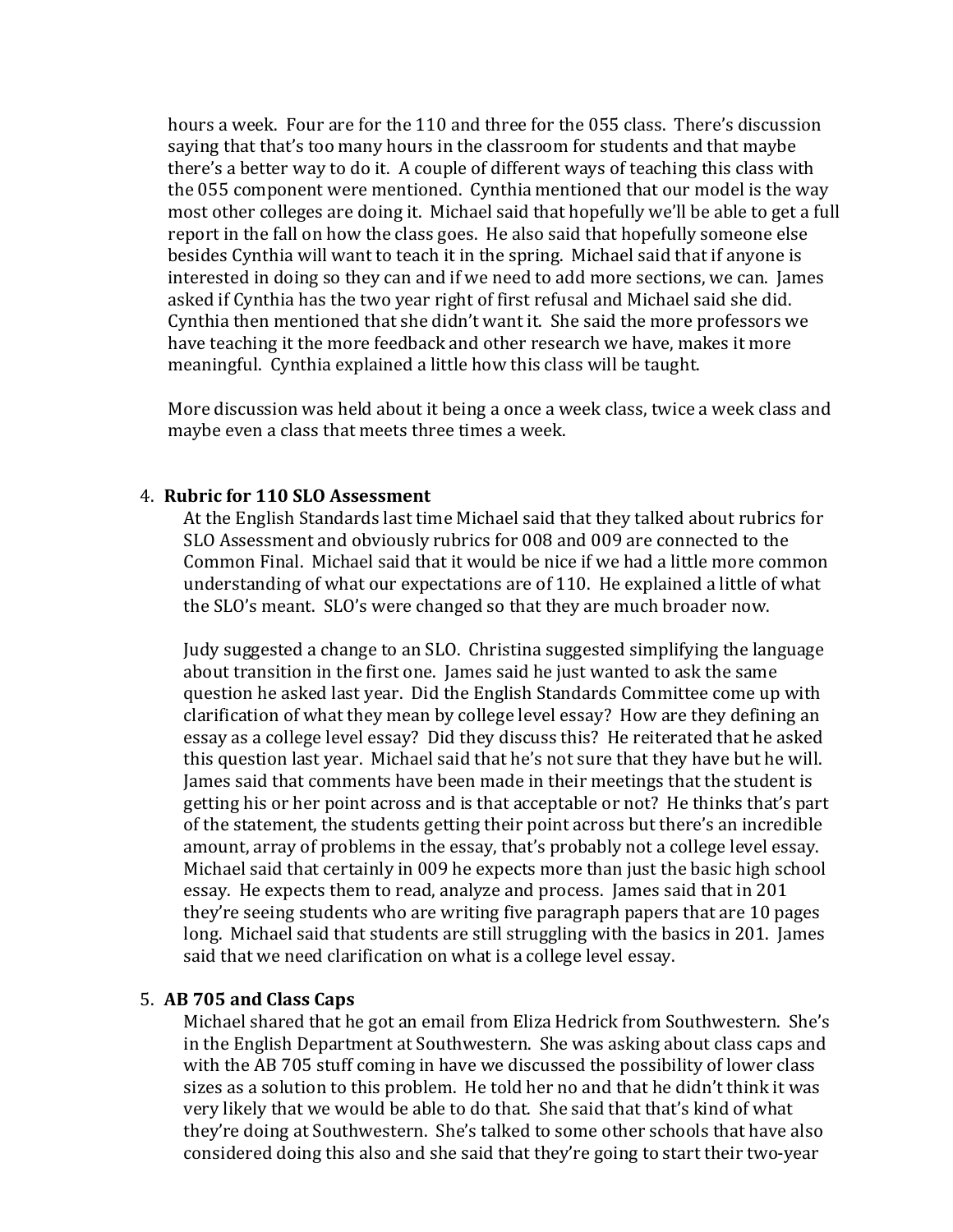pilot 110 class with 30 students going down to 25 students as a way to kind of help with all these changes. Michael asked if he thought that this is something we should pursue or do they think it's sort of fruitless? James mentioned that the new VP may be more less open than past vice-presidents.

#### **6. Modifying Selection Process for Online Classes**

Michael said that someone came to him and asked him to put this item on the agenda to look for people's responses. What do you think of the idea when we select classes for fall, spring and the other sessions, we select online classes differently from everything else, so that we select one online class at a time? One instructor would pick a class and then we would go to the next instructor that teaches online and so forth? And we would go in a couple of rounds until all online classes are taken. James thought that we were already doing that and Michael responded not exactly. James said that he was in favor of it. Audrey said that she thinks it would give more faculty an opportunity to teach online and it would give students more variety and choice. Deirdre asked why couldn't they just pick classes and the rule being that the first time around they may only choose one online class? At first Michael said that they could do it that way as well but more discussion was held and maybe it wouldn't work out that way after all. After much discussion, Michael said that he's with Christina now, confused! He said that we'll continue talking about this and that if it's something that they actually want to pursue, they'll bring it up in a meeting, discuss it more and put it up for a vote in the fall.

#### **7. Classroom Number Changes for the Portables**

They're changing the numbers for the portable buildings this summer. Melanie said they're changing them sometime hopefully in the middle of the summer session. She doesn't want to change them the first week of summer session because it would be a nightmare for everybody. Michael shared the list.

#### **8. Reading Competency vs Reading and Written Expression Competency**

Michael received an email from Kristen Gomez, our Articulation Officer. Every spring they review our majors and everything they put in the catalog. She was reviewing the Reading Competency requirements that is listed as part of the requirements for students to graduate. She looked up the law, and the law specifically talks about Reading and Writing Competency. She's thinking we should probably change what it's called. It's still going to be 110, that's not changing just from Reading Competency to Reading and Written Expression. That is the exact term they use in Ed Code. Michael said that seems fine to him.

#### **V. Reports**

#### **1. English Standards**

Was talked about in meeting already.

#### **2. Basic Skills**

Michael mentioned that they're putting in a resolution on Wednesday's meeting asking them to basically make the Basic Skills Committee a sub-committee of the Senate again. Right now it's technically not; it's connected to the integrated